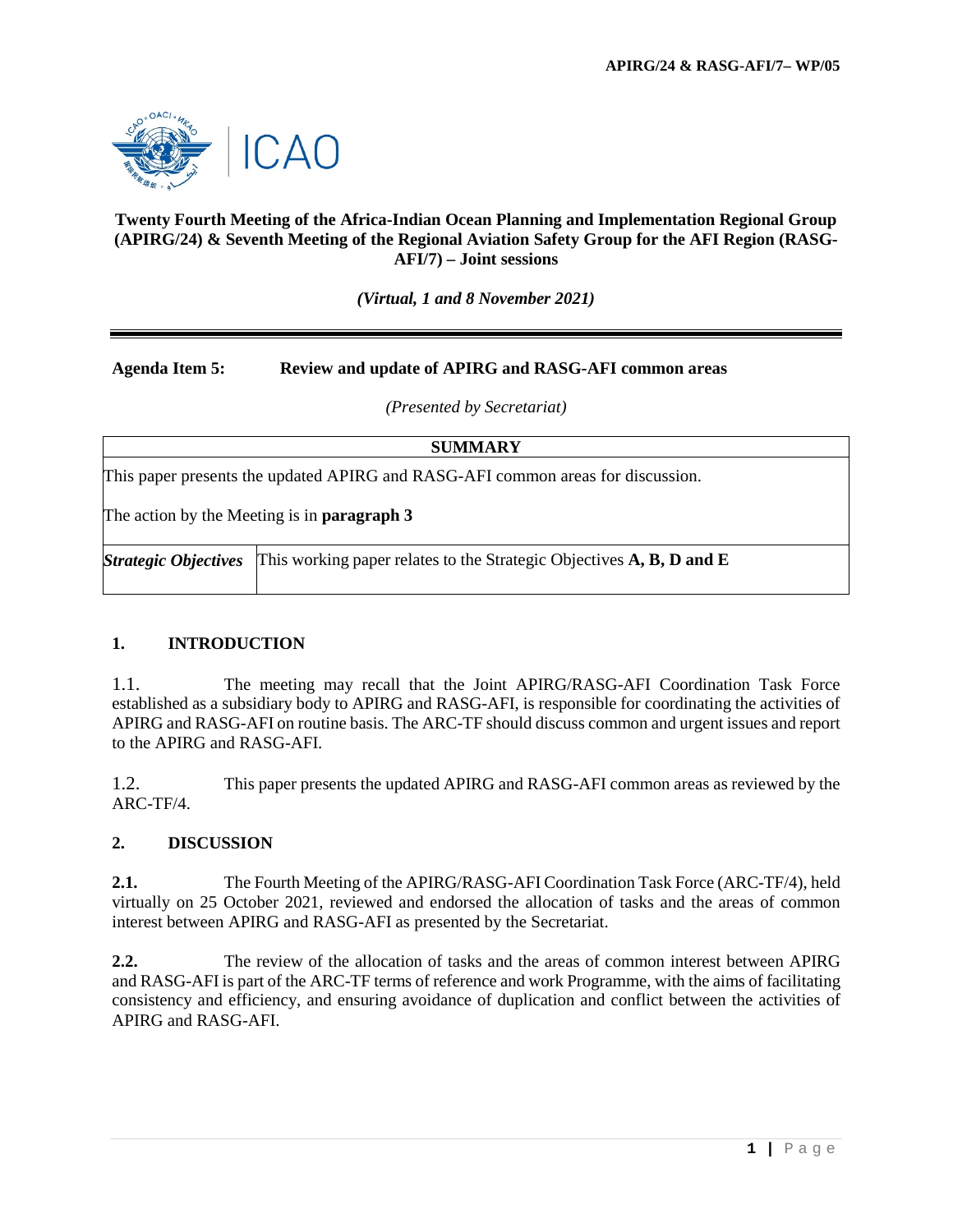# **3 ACTION BY THE MEETING**

- 3.1. The meeting is invited to:
	- a) Note the information provided in this working paper; and
	- b) Review and endorse the APIRG and RASG-AFI allocation of tasks.

---END---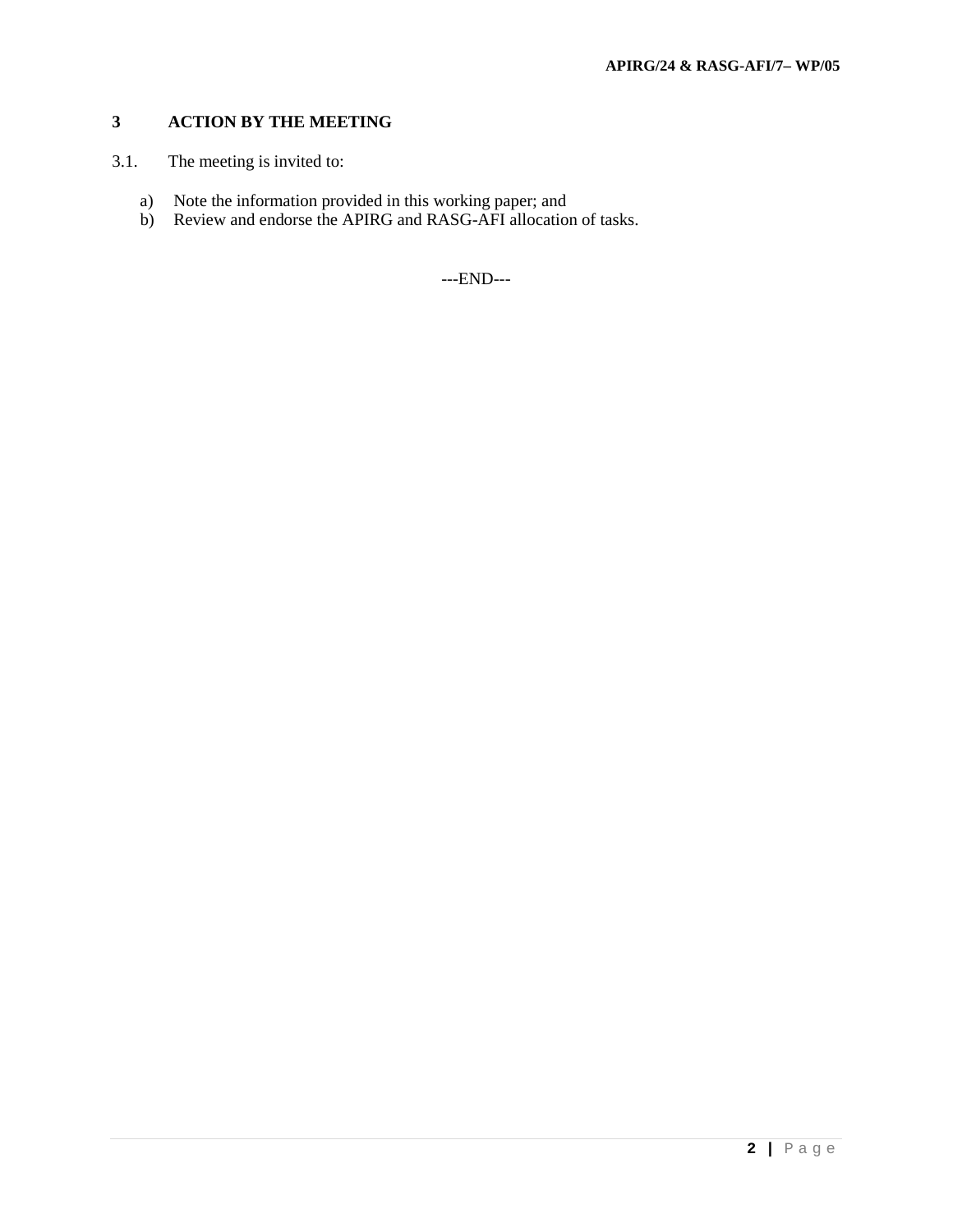#### **Attachment**

## **Allocation of Tasks and Areas of Interest Between APIRG and RASG-AFI**

|                               | Task Area |                                                                                    |                                                 | <b>APIRG</b>                                                    |                                                                        | RASG-AFI                                                                                |                                                                                       |                                                                                        |                                                                                                                            |
|-------------------------------|-----------|------------------------------------------------------------------------------------|-------------------------------------------------|-----------------------------------------------------------------|------------------------------------------------------------------------|-----------------------------------------------------------------------------------------|---------------------------------------------------------------------------------------|----------------------------------------------------------------------------------------|----------------------------------------------------------------------------------------------------------------------------|
|                               |           |                                                                                    | ICAO / Regional<br>References                   | Airspace &<br>Aerodrome<br>Operations Sub-<br>group (AAO<br>SG) | Infrastructure &<br>Information<br>Mangement Sub-<br>group (IIM<br>SG) | <b>Safety Support</b><br>$Team -$<br>Significant<br><b>Safety Concerns</b><br>(SST SSC) | <b>Safety Support</b><br>$Team -$<br>Fundamentals of<br>Safety Oversight<br>(SST FSO) | <b>Safety Support</b><br>Team-<br>Accident &<br>Incident<br>Investigation<br>(SST AIG) | <b>Safety Support</b><br>$Team -$<br><b>Emerging Safety</b><br>Issues (SST ESI)<br>[RWY Safety,<br>CFIT, LOC-I,<br>$AIM$ ] |
|                               |           | $\overline{2}$                                                                     | $\overline{3}$                                  | $\overline{4}$                                                  | 5 <sup>5</sup>                                                         | 6                                                                                       | $7\phantom{.0}$                                                                       | $8\,$                                                                                  | 9                                                                                                                          |
| Organizationa<br>1 Challenges | 1.        | State Safety<br>Programmes<br>(SSP)                                                | Annex 19<br>Doc 10004 (GASP)                    |                                                                 |                                                                        | $\overline{X}$                                                                          | $\overline{X}$                                                                        | $\overline{X}$                                                                         | $\overline{X}$                                                                                                             |
|                               | 2.        | Implementatio<br>n of Safety<br>Management<br>Systems (SMS)                        | Annex 19<br>Doc 9859<br>Doc 10004 (GASP)        | $\mathbf{X}$                                                    |                                                                        |                                                                                         | $\mathbf{X}$                                                                          |                                                                                        |                                                                                                                            |
|                               | 3.        | Implementatio<br>n of Quality<br>Management<br>Systems<br>(QMS) for<br>MET and AIS | Annex 3<br>Annex 15<br><b>AFI ANS Targets</b>   |                                                                 | $\overline{X}$                                                         |                                                                                         | $\overline{X}$                                                                        |                                                                                        | $\overline{X}$                                                                                                             |
|                               | 4.        | Coordination<br>with Regional<br>Safety<br>Oversight<br>Organizations<br>(RSOOs)   | Annex 19<br>Doc 9734<br>Abuja Safety<br>Targets |                                                                 |                                                                        | $\overline{X}$                                                                          | $\overline{X}$                                                                        |                                                                                        |                                                                                                                            |
|                               | 5.        | Civil-Military<br>coordination                                                     | Annex 11<br>Cir 330<br>Doc 9750 (GANP)          | $\overline{X}$                                                  |                                                                        |                                                                                         |                                                                                       |                                                                                        |                                                                                                                            |
|                               | 6.        | Search<br>and<br>Rescue<br>(SAR)                                                   | Annex 12<br><b>AFI ANS Targets</b>              | $\overline{X}$                                                  |                                                                        |                                                                                         |                                                                                       | $\overline{X}$                                                                         |                                                                                                                            |
| Infrastructure                | 7.        | Aeronautical<br>Information                                                        | Annex 15                                        |                                                                 | $\overline{X}$                                                         |                                                                                         | $\overline{X}$                                                                        |                                                                                        | $\overline{X}$                                                                                                             |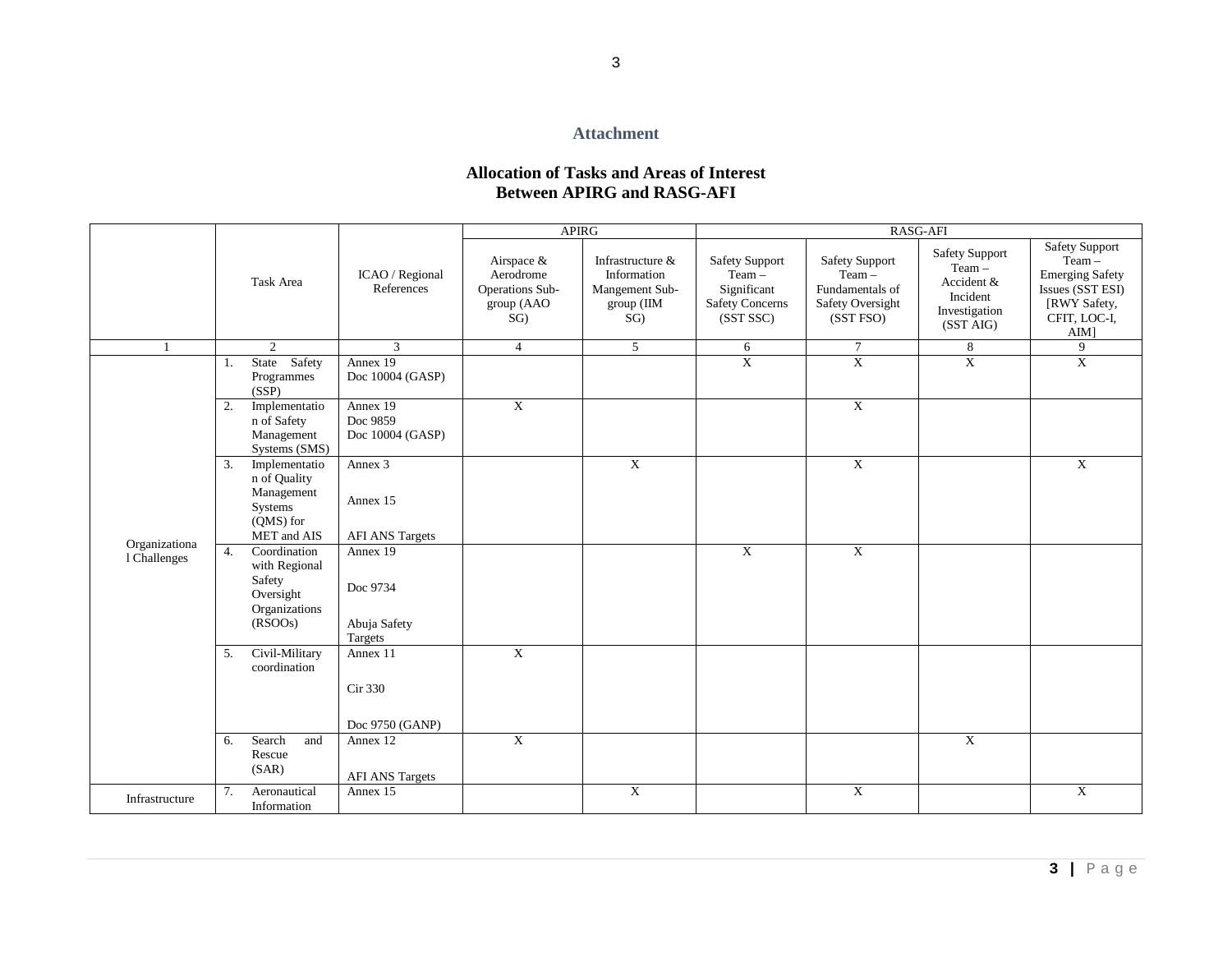|                             |                                                      |                                                             | <b>APIRG</b>                                                    |                                                                        | RASG-AFI                                                                         |                                                                                       |                                                                                           |                                                                                                                         |  |
|-----------------------------|------------------------------------------------------|-------------------------------------------------------------|-----------------------------------------------------------------|------------------------------------------------------------------------|----------------------------------------------------------------------------------|---------------------------------------------------------------------------------------|-------------------------------------------------------------------------------------------|-------------------------------------------------------------------------------------------------------------------------|--|
|                             | Task Area                                            | ICAO / Regional<br>References                               | Airspace &<br>Aerodrome<br>Operations Sub-<br>group (AAO<br>SG) | Infrastructure &<br>Information<br>Mangement Sub-<br>group (IIM<br>SG) | <b>Safety Support</b><br>$Team -$<br>Significant<br>Safety Concerns<br>(SST SSC) | <b>Safety Support</b><br>$Team -$<br>Fundamentals of<br>Safety Oversight<br>(SST FSO) | <b>Safety Support</b><br>$Team -$<br>Accident &<br>Incident<br>Investigation<br>(SST AIG) | <b>Safety Support</b><br>$Team -$<br><b>Emerging Safety</b><br>Issues (SST ESI)<br>[RWY Safety,<br>CFIT, LOC-I,<br>AIM] |  |
|                             | $\overline{2}$                                       | $\overline{3}$                                              | $\overline{4}$                                                  | 5                                                                      | 6                                                                                | $\overline{7}$                                                                        | 8                                                                                         | 9                                                                                                                       |  |
| Infrastructure              | Management<br>(AIM)                                  |                                                             |                                                                 |                                                                        |                                                                                  |                                                                                       |                                                                                           |                                                                                                                         |  |
|                             | <b>Basic Building</b><br>8.<br>Blocks (BBBs)         | Doc 9750 GANP<br>Doc 7474 ANP                               | $\overline{X}$                                                  | $\overline{X}$                                                         |                                                                                  |                                                                                       |                                                                                           |                                                                                                                         |  |
|                             | Runway<br>9.<br>Safety                               | Annex 14<br>Doc 9870<br>Doc 9774<br>Abuja Safety<br>Targets | $\boldsymbol{\mathrm{X}}$                                       |                                                                        |                                                                                  | $\boldsymbol{\mathrm{X}}$                                                             |                                                                                           | $\overline{X}$                                                                                                          |  |
| Operational<br>Safety Risks | 10. English<br>Language<br>Proficiency<br>(ELP)      | Annex 1<br>Doc 9835                                         | $\boldsymbol{\mathrm{X}}$                                       |                                                                        |                                                                                  | $\overline{X}$                                                                        |                                                                                           |                                                                                                                         |  |
|                             | 11. Accidents and<br>Incidents<br>Analysis           | Annex 13<br>Annex 11<br>Doc 9930                            | $\overline{\text{X}}$                                           | $\overline{X}$                                                         |                                                                                  |                                                                                       | $\overline{X}$                                                                            | $\overline{X}$                                                                                                          |  |
|                             |                                                      | <b>AFI ANS Targets</b>                                      |                                                                 |                                                                        |                                                                                  |                                                                                       |                                                                                           |                                                                                                                         |  |
|                             | 12. Unsatisfactory<br>Condition<br>Reports<br>(UCRs) | Annex 11<br>Doc 4444<br>Doc 9930                            | $\overline{\textbf{X}}$                                         | $\overline{X}$                                                         |                                                                                  | $\boldsymbol{\mathrm{X}}$                                                             | $\boldsymbol{\mathrm{X}}$                                                                 |                                                                                                                         |  |
|                             | 13. Airspace<br>contingencies                        | Annex 11<br>Annex 6                                         | $\boldsymbol{\mathrm{X}}$                                       | $\overline{X}$                                                         |                                                                                  | $\overline{X}$                                                                        |                                                                                           |                                                                                                                         |  |
|                             | 14. Unmanned<br>Aircraft<br>Systems (UAS)            | Doc 10019                                                   | $\overline{\textbf{X}}$                                         | $\overline{\mathbf{X}}$                                                |                                                                                  | $\overline{\text{X}}$                                                                 |                                                                                           | $\overline{\textbf{X}}$                                                                                                 |  |
|                             | 15. Cyber-Threats<br>and ANS<br>Resilience           | Annex 17<br>Doc 9985                                        | $\overline{X}$                                                  | $\overline{X}$                                                         |                                                                                  | $\overline{X}$                                                                        | X                                                                                         | $\overline{X}$                                                                                                          |  |
|                             | 16. Safety issues<br>directly related                | Annex 2                                                     | $\overline{X}$                                                  | $\overline{X}$                                                         | $\mathbf X$                                                                      | $\boldsymbol{\mathrm{X}}$                                                             |                                                                                           | $\overline{X}$                                                                                                          |  |